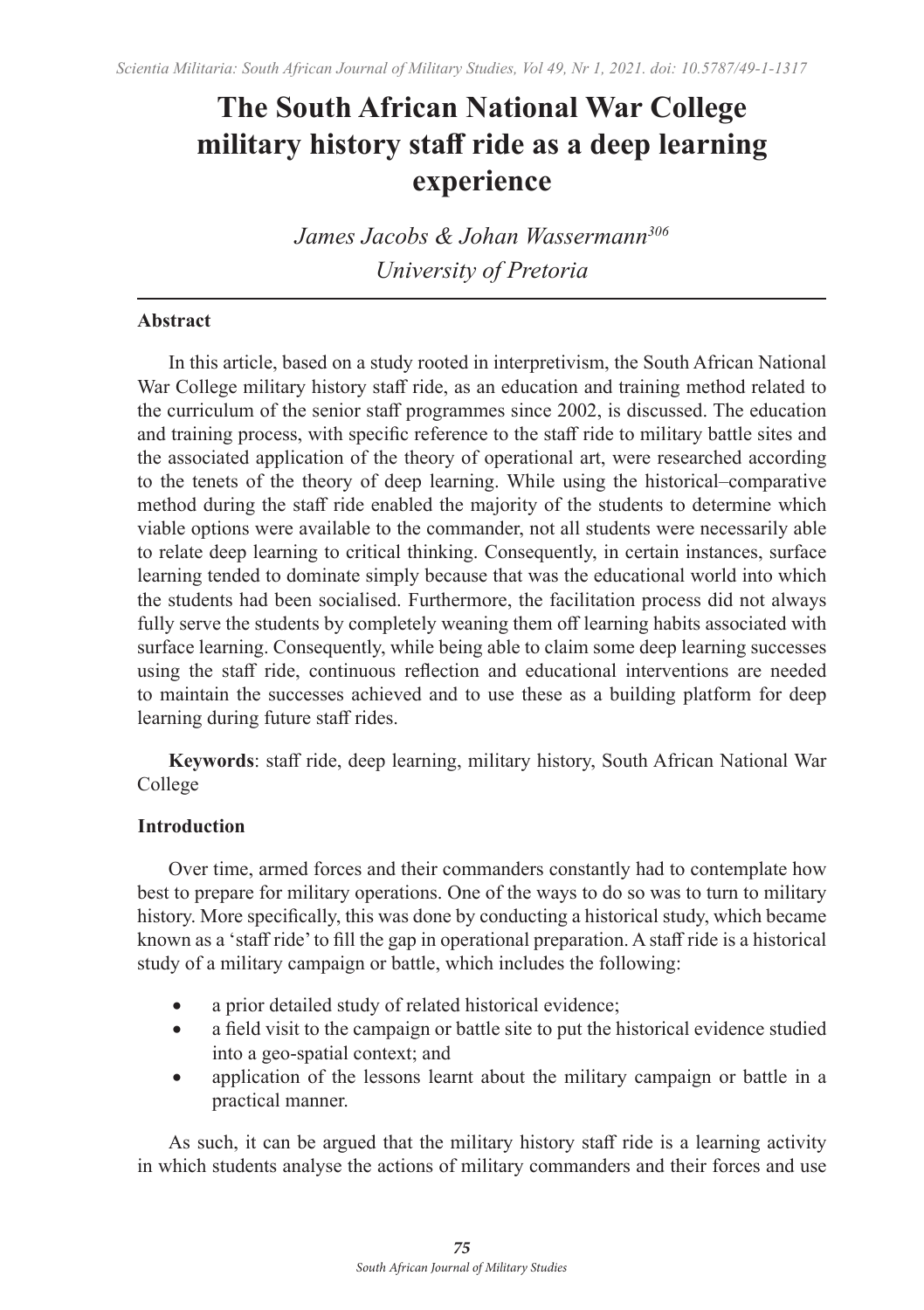current military doctrine as a benchmark to understand and evaluate the aforementioned commanders as wartime leaders<sup>307</sup>

In light of the above, this article deals with the military history staff ride as a deep learning experience. Universities in their role as institutions that conduct adult education, generally encourage students to think for themselves, to develop their own understanding of complex issues, and to make it a habit to think critically. In order to achieve personal understanding and to develop critical thinking abilities, deep learning is used as an approach at tertiary institutions accredited by to universities, such as staff colleges. Deep learning as an approach to the learning process relies on the intention for students to develop a critical mindset with the approach that the educator's knowledge is but an expression of current scientific research results, something that can change. This involves relating ideas and using evidence in ways determined by the tenets of a specific subject discipline. **Deep** learning stands in contrast to **surface** learning, with the latter generally involving actions aimed at reproducing learning material by means of rote learning.308

More specifically, this article focuses on the experiential value of the military history staff ride to the education and training of senior officers on the Joint Senior Command and Staff Programme (JSCSP) at the South African National War College (SANWC) of the South African National Defence Force (SANDF). Conducted since 2002, these staff rides, with their unique and persuasive nature of drawing on the past to learn in the present, focus on the operational level of war. They also serve to evaluate commanders of campaigns and major battles and stand in contrast to tactical staff rides, which focus mainly on the conduct of battles.<sup>309</sup> The research aim of the study on which this article is based was therefore to understand, in an interpretivist manner, the JSCSP military history staff ride as a deep learning experience. In pursuing the stated research aim, our point of departure was that deep learning is the appropriate learning theory to understand how staff rides can contribute to critical thinking and the ability to solve work-based problems. The research question pursued was therefore: To what extent does the military history staff ride promote deep learning?

#### **Background and context**

The first recorded use of staff rides in military education and training was in the Prussian General Staff system of the nineteenth century. A select group of officers would annually accompany the Chief of Staff of the Prussian Army on a military exercise. During this exercise, they used fictitious military problems or examples from military history to develop the problem-solving abilities of the selected officers. Although military history was used in the discussions, the focus was on the use of terrain in border areas where they thought future wars might occur. In the process, the Prussian borders were divided into possible theatres of operations and discussions centred on possible military scenarios in these theatres and on solutions to possible military problems. On one level, the staff rides was therefore more like a tactical exercise without troops than the contemporary historical staff ride. On another level, the similarity of the Prussian Army exercises to the modern historical staff ride is that the Department of Military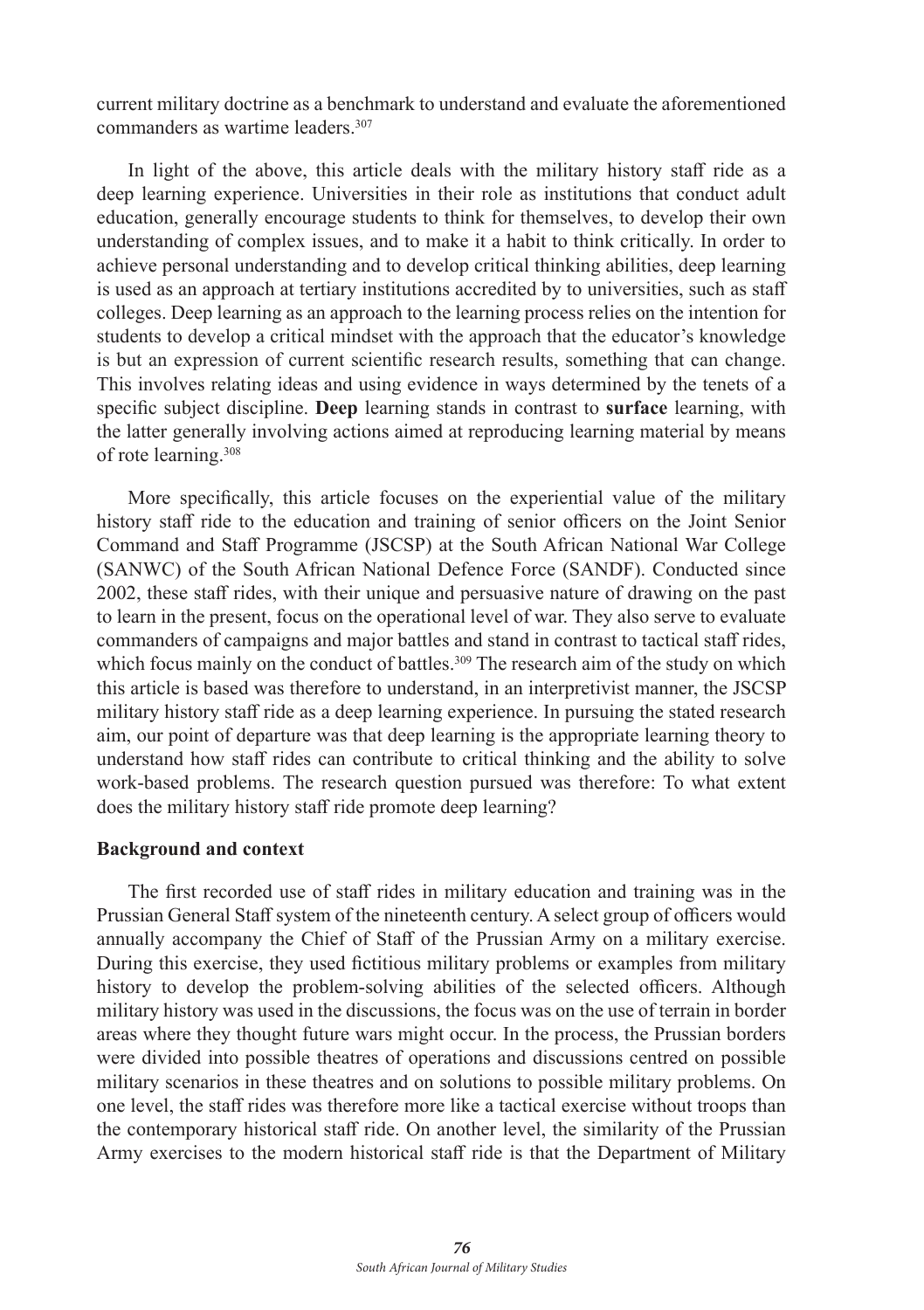History of the Prussian General Staff provided lessons from past wars in the respective potential theatres of operations on the Prussian borders. It is also worth noting that the contemporary concept of a staff ride was derived from the fact that the Prussian officers who participated in the exercises, used horses to ride across potential battlefields.<sup>310</sup>

The British Army had a similar approach circa 1912. The British Army opted to use historical case studies on terrain that was similar to where wars had occurred. They did not travel to the actual campaign or battle sites as such. Case studies were selected where the military forces deployed were similar to those required for the contemporary staff ride. The actual positioning of the forces was then transferred to the locality where it was proposed that the exercise would be conducted. For example, campaigns and battles of the American Civil War of 1861–1865 were used to exercise officers in campaign and battle planning on terrain in Britain that was similar to that in the United States of America (USA), where the historic events actually occurred.<sup>311</sup>

After the First World War of 1914–1918, British officers visited European battlefields related to the conflict and American battlefields from the Civil War where the focus was on the study of tactical aspects of the campaigns and battles. This was, however, still very much a tactical exercise without troops. In the aftermath of the Second World War of 1939–1945, Allied wartime generals like Field Marshal BL Montgomery took British officers to Europe on battlefield tours to study tactics and teach them about the nature of war. In 1979, Montgomery's old age put an end to these tours, and staff colleges took over the duty of conducting staff rides. From 1997 onwards, the newly established Joint Services Command and Staff College in Britain continued with this practice. According to Hall, the battlefield tours became more rigorous and integrated with the Staff College curriculum.312 The study material, which included historical evidence, focused on strategic and operational aspects and demanded a high level of critical thinking and, in doing so, leant more towards the concept of a staff ride than towards a battlefield tour.

The staff ride in its present format had its origin in the United States (US) army when, in 1906, the Assistant Commandant of the Army General Command and Staff College at Fort Leavenworth in Kansas took 12 student officers to the Civil War battlefields of Georgia. Until the 1930s, these staff rides played an important role in the curriculum of this college but due to a lack of personnel, this practice was abandoned during the Second World War and was forgotten for nearly two decades. In the late 1960s, Fort Leavenworth reintroduced the practice, and both the US Army War College in Carlisle, Pennsylvania and the US Army Military Academy at West Point followed suit.<sup>313</sup>

In the US armed forces, the practice of staff rides has been developed into a fine art, and several historical works, as companions to specific staff rides, have been published. Additionally, manuals on how to plan and conduct staff rides were published by the US Army Center of Military History. These could be adapted for other countries.<sup>314</sup> Currently, US army officers go on staff rides wherever they are stationed in the world. In 1987, for example, they participated in over 300 staff rides, a number equal to those participated in annually by the British armed forces. This demonstrates the value of this practice as an educational and teaching activity.315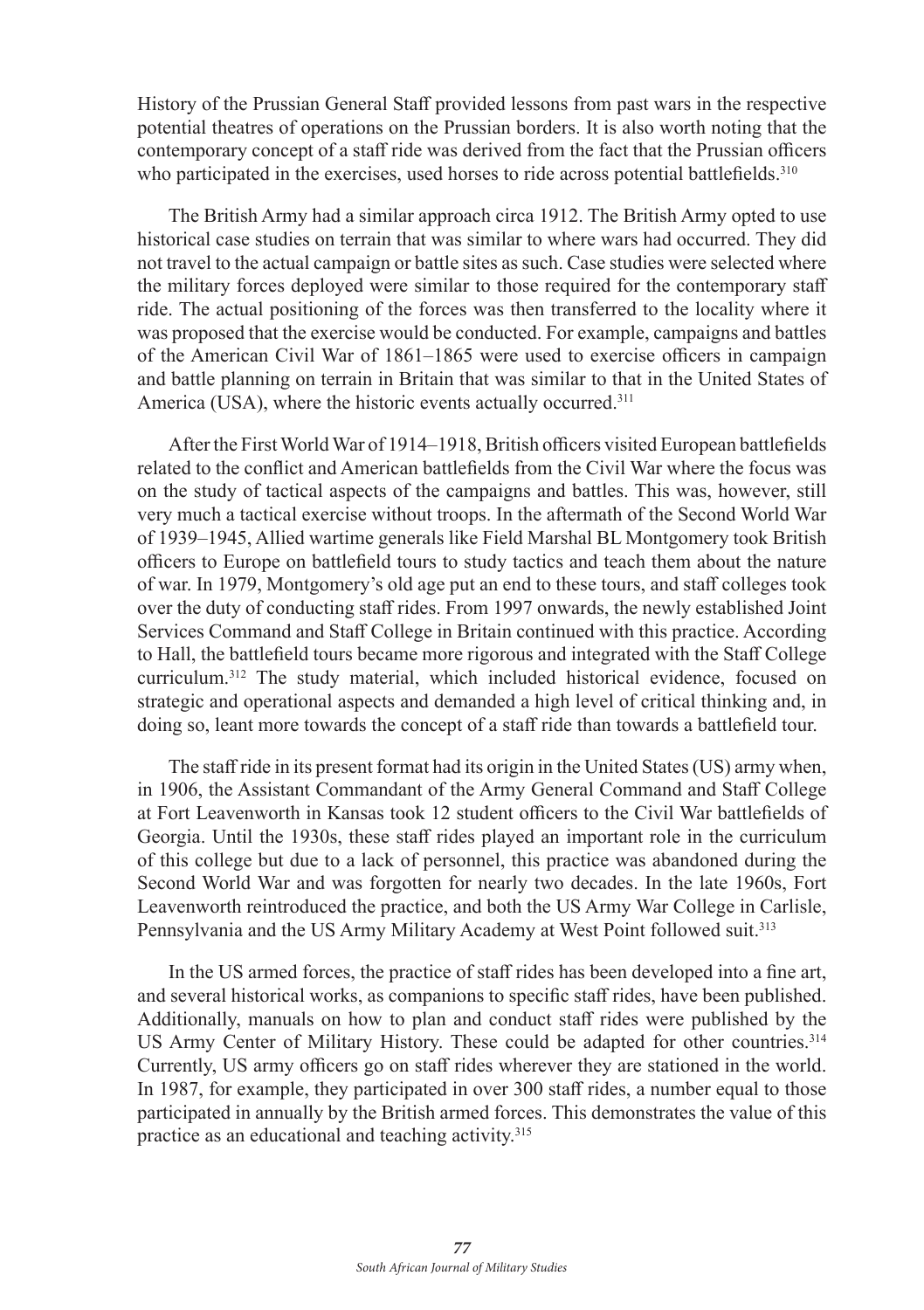In other parts of the Global North, the Dutch and Irish armed forces also use historical staff rides in the education of their officers' formative training courses. In the cadet courses of both these countries, historical staff rides are used to enhance the classroom experience and allow cadets and officers to gain first-hand experience of specific battlefield conditions.<sup>316</sup>

Having considered the evolution and use of staff rides in the Global North, the focus now turns to South Africa as part of the Global South. With the reintroduction of military history as a subject in the curriculum of the Senior Command and Staff Duties Course at the South African Army College in 1998, the author developed a staff ride in the KwaZulu-Natal region. This education and training activity served the said course and the Military Health Service Staff Course until 2001. Subsequently, the arms of service courses were no longer presented as they fused into the JSCSP at the SANWC, from where the staff rides have since been conducted. Currently, the military history staff ride is part of the subject Military History. However, the staff ride also comprises the use of the theory of operational art, which refers to current SANDF doctrine on warfighting. The staff ride can therefore be seen as a combined interdisciplinary, practical application of two subjects on the JSCSP, namely Military History and Operational Art.

Until 2018, the JSCSP was an accredited qualification with the Safety and Security Sector Training Authority (SASSETA), and the subjects in the curriculum of the JSCSP were converted into unit standards to bring it in line with SASSETA requirements. The unit standard used for military history was US 119923, with the expected outcome being to equip officers to function at the operational level of war by developing their skills in evaluating the impact of the evolution of war on current military issues. A further outcome was to broaden their understanding of military single service, joint and multinational (combined) operations, the management of defence, and the wider aspects of conflict.<sup>317</sup>

By 2018, four different staff rides utilising the history of warfare in Southern Africa had been developed. To optimise the existing education and training opportunities, the same staff rides are not repeated year after year. In the process, the following staff rides were developed. In KwaZulu-Natal, the rise of the Zulu kingdom under King Shaka and his contribution to the evolution of war, 1818–1828, were studied. This was followed by a study of the Anglo-Zulu War of 1879, and the Anglo-Transvaal or First Anglo-Boer War of 1880–1881 in the Natal theatre of operations. Also studied was the Anglo-Boer War or South African War of 1899–1902. Related to this conflict, the operations of the invasion of Natal in 1899 by the Boer commandos and the British efforts to relieve the Siege of Ladysmith were studied.

A staff ride focusing on the Northern Cape, the eastern part of the Free State and Lesotho was also organised. In this staff ride, the rise of the Basuto under King Moshoeshoe and its contribution to the evolution of war was studied. A study of the Free State–Basuto Wars of 1858–1868 was followed by a study of the conduct of military operations in the Northern Cape during the South African War ending with the British occupation of Bloemfontein on 13 March 1900.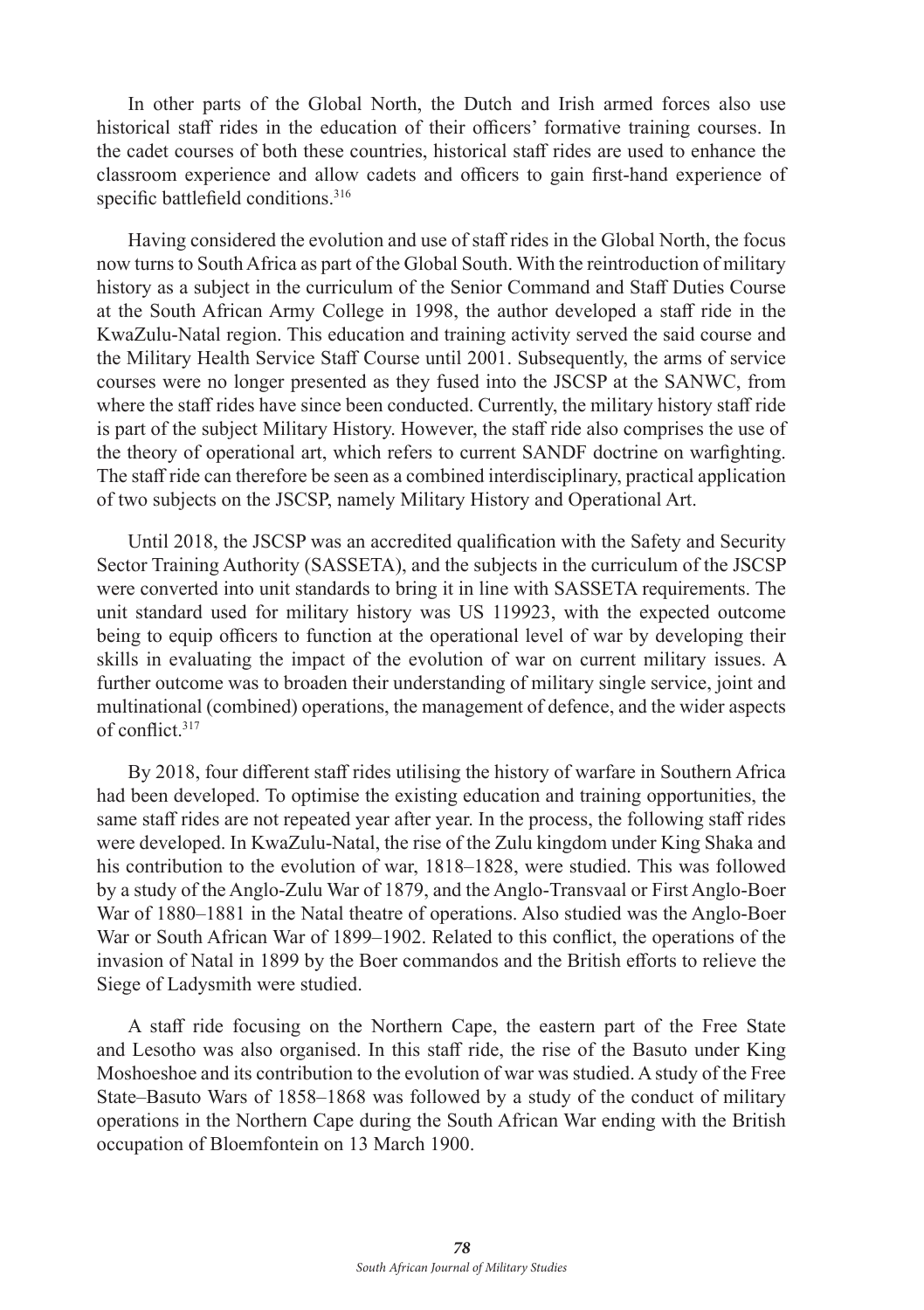Mpumalanga and Limpopo, two South African provinces, were also the focus of a staff ride. For this staff ride, the study emphasis was the role played by Paramount Chief Sekhukune II in the war of 1867–1877 against the South African Republic, also known as the Transvaal. This staff ride also engaged with military operations during the Anglo-Transvaal War of 1880–1881 in the Transvaal theatre of operations. The last campaign that was studied by the students on the JSCSP in this region was the Boer Commando retrograde operations from Pretoria to Komatipoort between July and August 1900 during the South African War.

The Eastern Cape and the region south of the Gariep or Orange River were also visited by a staff ride. The first campaigns studied on this staff ride considered the conduct of military operations during the Eighth War of Land Dispossession or Border War of 1850–1853 between the British colonial forces and the Xhosa forces.<sup>318</sup> The operations and battles of the South African War during 1899–1900 in the area south of the Gariep River were also studied during this staff ride.

For logistical and historical reasons, the above-mentioned staff rides centred on selected regions. As can be gleaned from the above, a range of different conflicts between about 1820 and 1902 were included. This was done to expose the JSCSP to different military battle terrains, which called for different operations and different military history and historiographies and to ensure that the historical experiences and contributions of a wide spectrum of the South African population were represented. These staff rides also considered the manner in which modern armed forces use theatre space (opposing forces, terrain, infrastructure, weather, climate and population) in four different ways to develop the problem-solving abilities of their officers, namely

- tactical exercises, traditionally called manoeuvres, with troops;
- tactical exercises without troops, which utilise hypothetical war scenarios without forces, on maps and terrain:
- battlefield tours under the specialist guidance of a military historian to the terrain on which actual campaigns and battles are conducted; and
- historical staff rides, which is the focus of this article.

In the military staff rides outlined above, the students conducted a thorough prestudy of selected campaigns and operations to be visited that year by means of historical publications. They undertook extensive visits to the different operational and battle sites with the aim of integrating lessons learnt from the staff ride with current military problems; and. They further evaluated the actions of historic personalities in order to learn lessons for future warfare.319 This student-centred involvement was paramount and critical to ensure deep learning.

### **Literature review and theoretical framing**

Deep learning, as opposed to surface learning, developed as an educational theory in the twentieth century. The intention of surface or rote learning is mainly to cope with course requirements in an uncritical manner. It is focused on reproducing knowledge on the premise that the educator conveys universal truths in class, which must be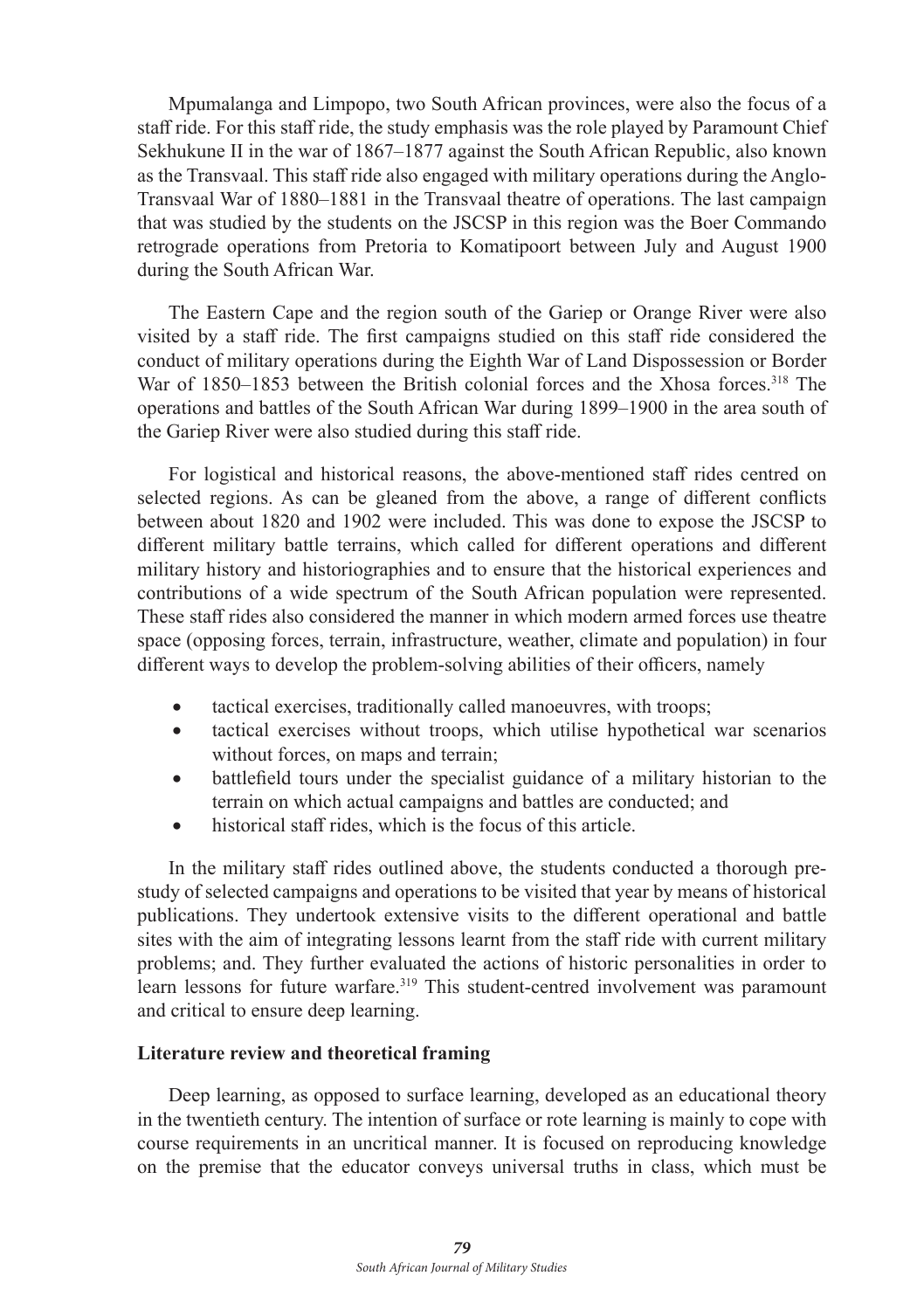regurgitated as accurately as possible in tests and examinations. Therefore, the emphasis in this type of learning is routinely on memorising facts or carrying out set procedures. Such learning also adds little value or meaning to the course of study, especially for application in the workplace.320

Deep learning, on the other hand, aims to understand ideas. The student seeks to relate ideas to previous knowledge and experience, and looks for patterns and underlying principles when studying. In the context of deep learning, students further check evidence and relate it to conclusions, examining the logic of academic treaties and arguments cautiously and critically in order to become aware of their own understanding as it develops. With deep learning, students are expected to be actively involved and interested in course content, and they work towards applying their knowledge of such content in the workplace.<sup>321</sup>

In 1987, Entwistle, a leading deep-learning theorist, developed a heuristic model to demonstrate factors that would determine whether a student would adopt a deep or surface approach to learning. This model was adapted over time, and by 2009, a more elaborate model emerged. According to the 2009 model, the main factors determining whether deep learning takes place are student characteristics and the features of the teaching–learning environment.322 Student characteristics, such as intelligence, motivation and motives, are important, but other factors, such as subject-specific knowledge and conceptions of knowledge and learning, are equally important in determining whether a deep learning approach is adopted.

The most decisive factor influencing the learning process is, however, how educational institutions approach the learning process. This starts with the beliefs about teaching and learning and the role of the the facilitator, which are then followed by the specific approach adopted in terms of facilitating a specific subject discipline. The end state of the learning process must also be clear. This, in turn, will determine the selection and organisation of course content.<sup>323</sup> In theory, the aforementioned should be followed by the specific approach adopted for the facilitation of learning. Facilitators should provide an overview of the subject discipline, monitor its delivery and, at the same time, arouse the interest of the students, especially when linking the application of knowledge to the workplace. The facilitators should also facilitate learning in a way that encourages thinking and understanding and exemplify ways of thinking by emphasising the critical features of a specific subject area. In the context of deep learning, it is also important to focus on the specific ways of thinking and practising in a specific subject, such as Military History.<sup>324</sup>

For deep learning, the choice of facilitation methods is vital for the achievement of the above. In this regard, for example, lecturers cannot promote rote learning, as students are mere passive receivers of information. However, lecturing can be fruitfully used if combined with, for example, small group discussions, debates or simulations. Maximum participation of the student in the learning process is vital, and in this context, group discussions, problem-based learning and, most importantly, doing research, promote deep learning.<sup>325</sup> To achieve the above, facilitators should support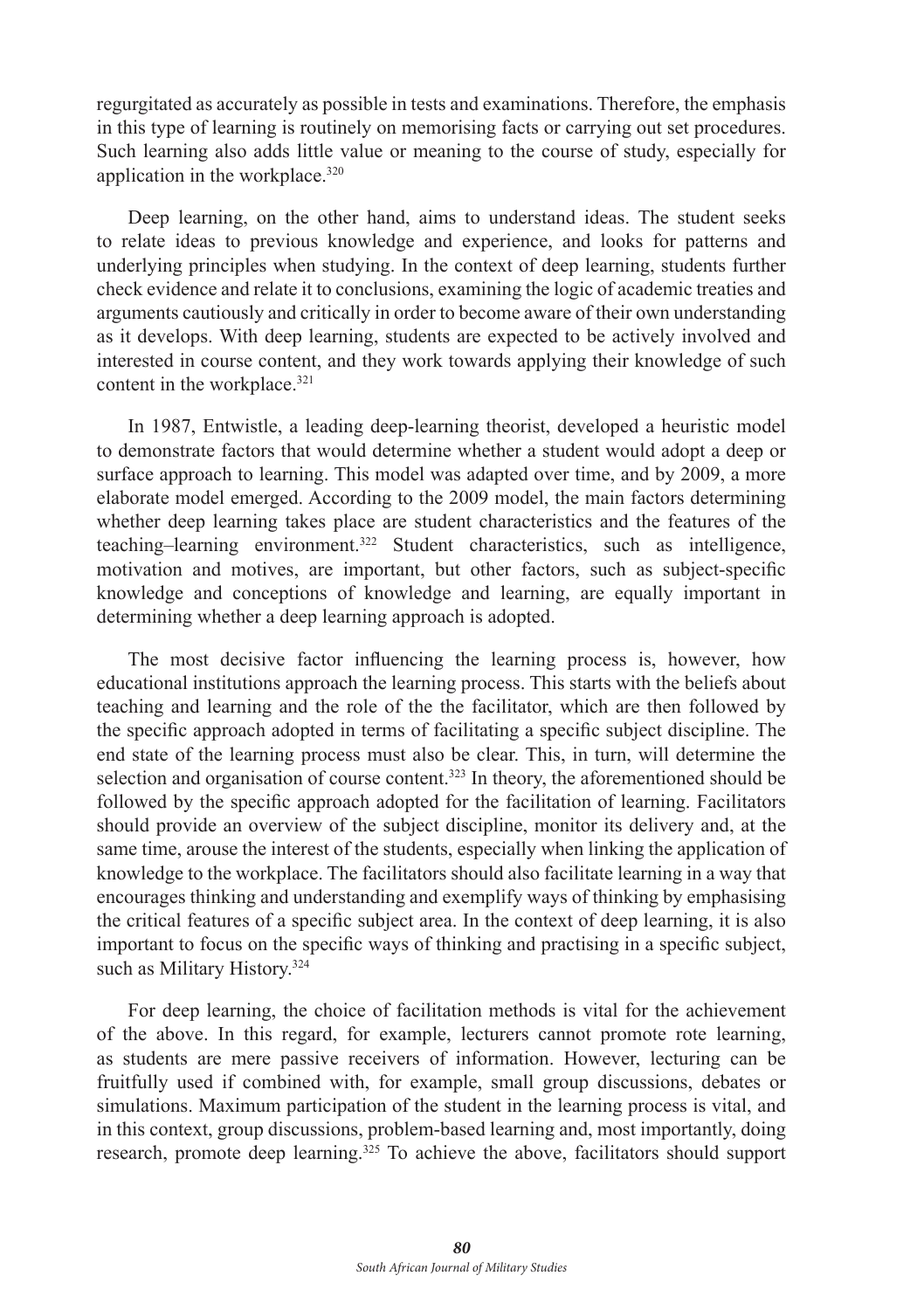students mentally when they encounter complicated concepts in a subject discipline by moving from simple to more complex concepts by means of a spiral curriculum called scaffolded learning, which is also utilised in the assessment process to determine progress under formative assessment and summative assessment. The process of deep learning, however, is only completed when the facilitator has guided students to question the one-dimensional truthfulness of factual information.326

In the case of the staff rides, students not only have to analyse how historical commanders utilised contemporary military doctrine; they also have to determine the validity of such doctrine, based on historical case studies. From the point of view of historical science, the approach to a staff ride is based on Garraghan's argument that, although history never repeats itself in exactly the same format, a contemporary situation may resemble a situation in the past closely enough to be able to use past experience as a guide to the future handling of a similar situation.<sup>327</sup> Staff rides also emphasise historical–comparative research with the focus on historical contingencies, a unique combination of particular factors or circumstances that may not be repeated when searching for a critical juncture to explain how several viable options may exist at a specific point in time. The researcher or student must also determine why a historical personality chose a specific course of action.328

In line with the educational practice of the US army in the twentieth century, the military history staff ride is regarded as an ideal education and training undertaking in exercising students to solve wartime problems by placing them in the positions of historic personalities and to analyse the different options available to these men as well as their final courses of action. It is also necessary to determine which influence this had on the ability of the historical commanders to reach the end state envisioned for wars, campaigns, major operations and battles.<sup>329</sup> It is vital that the emphasis should not only be on training, but also on education, as the former is defined as a response to a predictable situation, while the latter focuses on critical thinking in the face of the unknown; thus, emphasising the unpredictability of war.<sup>330</sup>

According to Robertson, the ability to apply current military doctrine to a historic setting and enhance students' grasp of this through an evaluation of the practice of operational art by historic personalities, should be acquired by means of the staff ride.<sup>331</sup> At the SANWC, this means that application of the theory of operational art is based on current SANDF doctrine on warfighting with specific reference to planning and conducting military campaigns and major operations. This also means the exposure of students to the dynamics of war as they manifested in historical campaigns, major operations and battles, and leadership styles. Lastly, it needs to ensure that students are exposed to the impact of technology and terrain on the planning of campaigns, operations and battles.

#### **Research design and methodology**

This article was written with the research tradition of interpretivism in mind. Interpretivism holds that researchers should study and describe people's meaningful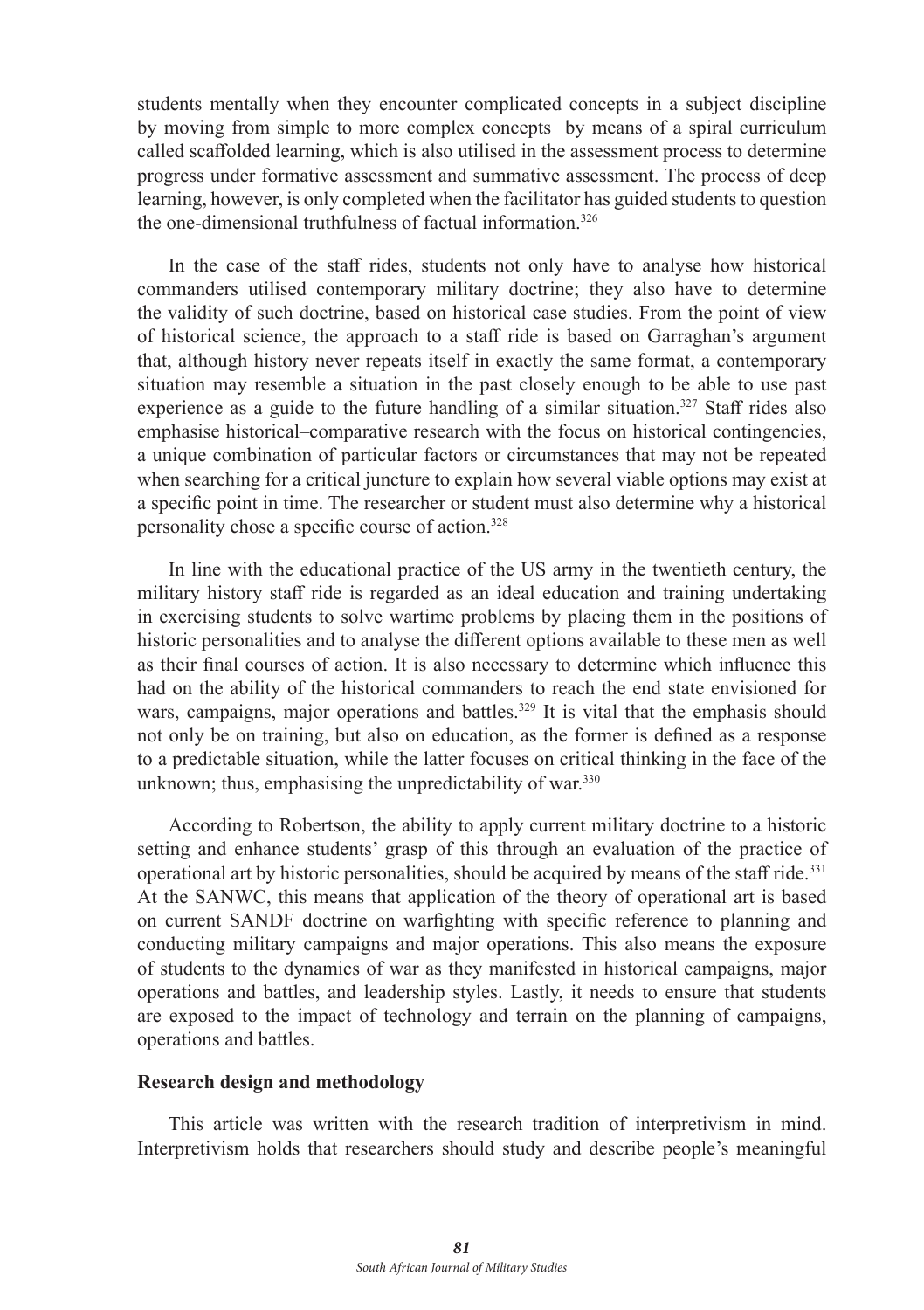social actions. These actions, invariably subjective in nature, should be understood and not predicted.332 Within the epistemological position of interpretivism, the argument is that common sense guides people's daily lives. This is in stark contrast to the positivist tradition, which regards scientific knowledge as the only valid form of knowledge. Thus, interpretivists believe that, to understand human behaviour, one needs to comprehend what people regard as common sense. This is vital. Interpretivism also challenges the idea of objective knowledge and truth. Interpretivist researchers see facts as unsolidified and embedded in the meaning system. Facts are not objective and neutral; they depend on the context and people's interpretation. Therefore, interpretivists are not interested in generalising the results of their research. Consequently, the research methodologies used are sensitive to a specific context and cannot be generalised beyond that being studied.<sup>333</sup> The current findings thus relate mainly to the use of academic studies in a specific staff programme (for example, the JSCSP) and are not necessarily applicable in other higher education study environments.

Ontologically speaking, it was realised that in this study, the reality was based on the existing approaches to the education of senior officers that should be changed if the need arose. This was in line with the interpretivist approach because, depending on circumstances, culture and experiences, people may not experience reality in a similar way.<sup>334</sup>

Methodologically speaking, this research adopted a qualitative case study design, which searched for meaning and understanding and in which the researcher was the primary instrument of data collection and analysis. In a qualitative case study, an inductive investigative strategy is employed and the end product is richly descriptive.<sup>335</sup> The research approach in this article was consequently based on qualitative methods with the related assumption that human beings construct associations as they engage with the phenomena they are interpreting. As a result, qualitative researchers, such as the authors of this article, tend to use open-ended questions so that the participants can share their views and experiences in an authentic manner. Qualitative researchers therefore strive to comprehend the background of the participants by visiting this context and gathering information personally. They also interpret what they discover, an understanding shaped by the researcher's own involvements and background. The basic generation of meaning is always social, residing in and arising from interaction with a human community – in the case of this study, those who went on the historical staff rides as part of the JSCSP. Furthermore, the process of qualitative research is largely inductive and the inquirer generates meaning from the data collected in the field.<sup>336</sup>

Within the above research design, the research methodology of this study involved examining a specific, bounded case study, namely to understand the extent to which deep learning was utilised in the staff ride as part of war studies subjects in the JSCSP, such as Military History and Operational Art.<sup>337</sup> The purpose was thus to understand, by means of a qualitative case study, the students' approach to the staff ride since its inception at the SANWC in 2002, with specific reference to the programme of 2018. Consequently, the facilitation and assessment approach to the staff ride was analysed. To determine the ability to apply critical thinking in deep learning terms during the staff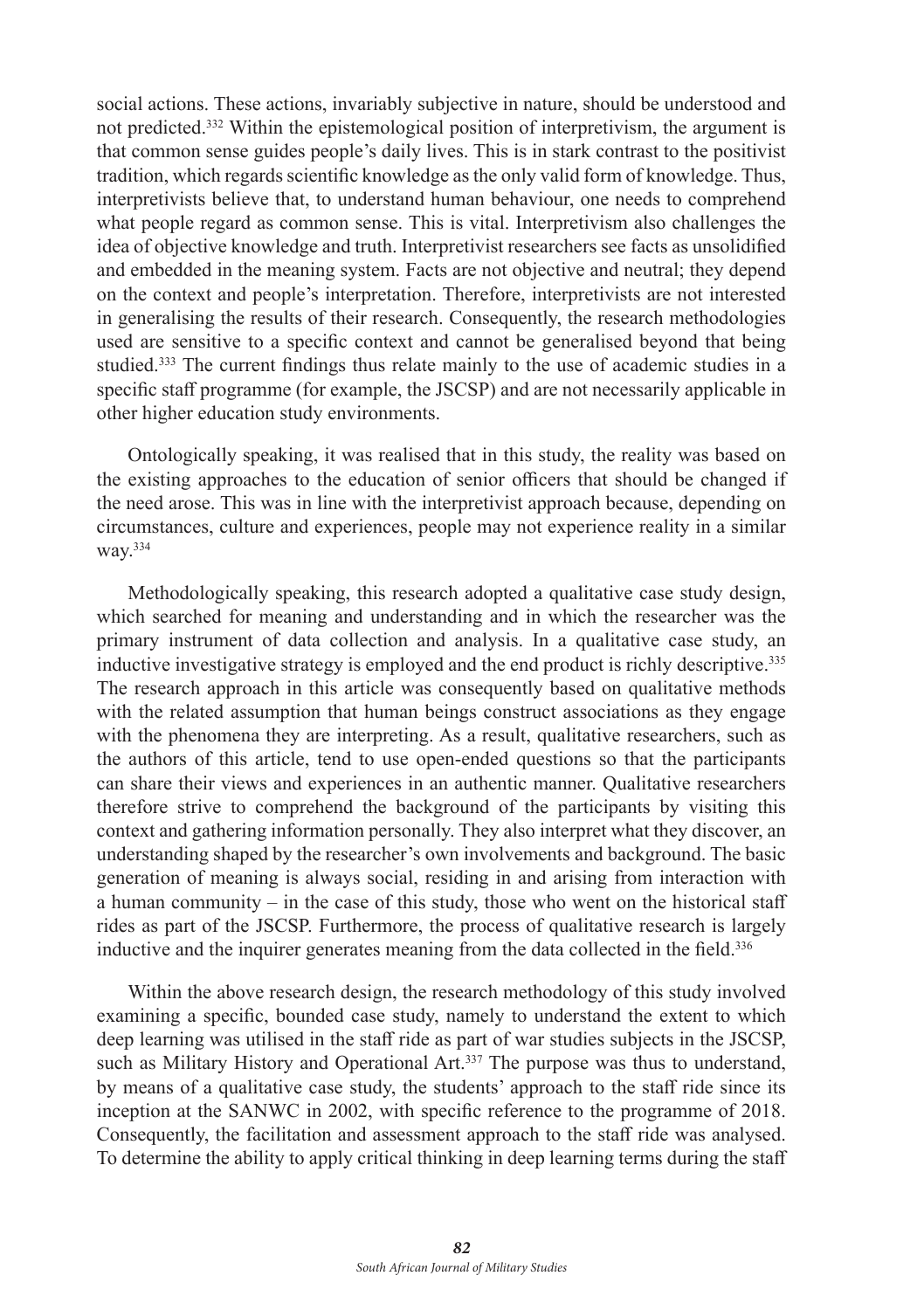ride, a sample of 20 academic essays of 120 students on the programme of 2018 were analysed. This was done according to an assessment rubric that determined the extent to which each student used the theory of operational art to conduct a value judgement of a historical commander.

From an ethical point of view, during 2017, permission was gained from the Director: Counterintelligence of the SANDF for a study on the programme during 2018. The ethics committee of the Faculty of Education of the University of Pretoria subsequently approved a PhD study with the core focus on the programme of 2018 (clearance number HU 18/10/04). Consequently, the practical application of the above research aspects have been considered.

#### **Mapping the staff ride on the JSCSP**

Robertson emphasises the importance of a preliminary study to be conducted by students on the historical background of the area to be visited by the staff ride.<sup>338</sup> If this is not done properly, the staff ride degenerates into a mere battlefield visit, where the facilitator does all the work and student involvement is virtually non-existent. Before the staff ride, the first author therefore presented lectures on the background to the different wars to the students. This served to orientate the students and help them in their preliminary literature study. Students received reading material on their respective topics related to the staff ride three weeks prior to the learning event and they were also tasked with conducting their own research on topics allocated to them for the staff ride.

During the staff ride itself, the corresponding author lectured the students on the sequence of events during each historical campaign or battle and they had the opportunity to ask critical questions. Two student syndicates were allocated per campaign, and they were given the duty of evaluating the application of operational art by the two opposing commanders, respectively. For example, one syndicate would evaluate a British commander while the other syndicate would evaluate the opposing Boer commander during, for example, the Transvaal operations during the Anglo-Transvaal War of 1800– 1881. During the staff ride, every day started with a lecture providing an overview of the campaign to be studied. This was done in adherence to the first step in Entwistle's model of deep learning by providing an overview and monitoring educational delivery.<sup>339</sup>

The next step was the visit to sites, such as the location of headquarters and logistic bases, as well as to the different battlefields. The author or guest speakers briefly illustrated the sequence of events to the JSCSP students. Thereafter students had the opportunity to walk the battlefield and, where possible, visit museums. In terms of deep learning, the process was designed to arouse student interest in real-life historical contexts and to explain the components of the campaign under study.<sup>340</sup> Although lectures – supported by PowerPoint presentations – were conducted every morning before the students visited the actual terrain, the facilitation was aimed at encouraging thinking and understanding by means of the debriefing at the end of each day. One could ask the question, why not let the students do the presentations? The reason for the facilitation was twofold. This was the first time that most of the JSCSP students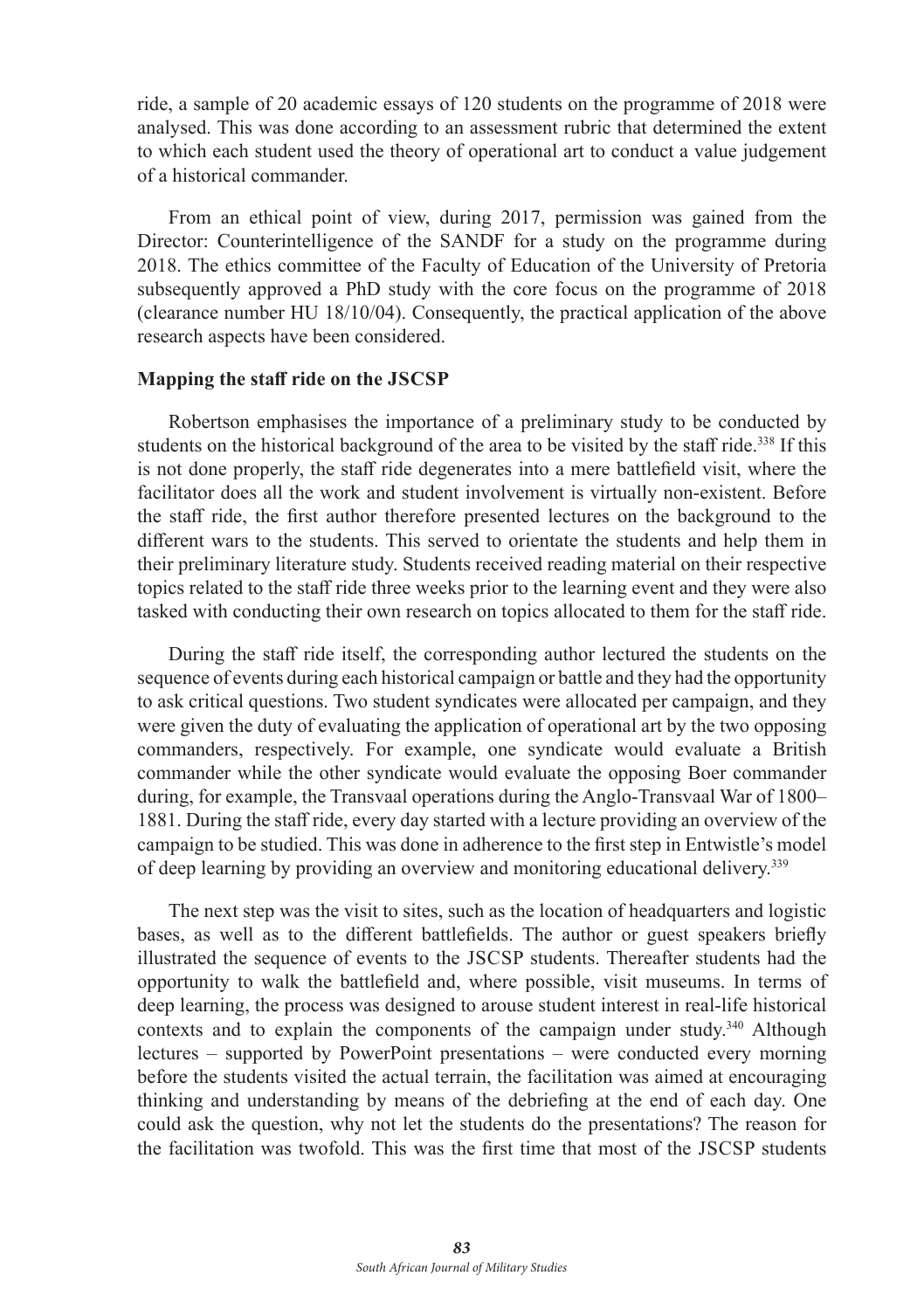had seen the actual terrain in the theatre of operations or set foot on the battlefields. It would thus be unfair to expect them to arrive and immediately conduct a presentation. The second reason was that their focus had to be on the application of the theory of operational art and not on the reconstruction of the chronology of events.

At the end of each day after arriving at their accommodation, the two student syndicates had to analyse the two opposing commanders for that specific campaign. Each syndicate then conducted a concise presentation on the sequence of events during the campaign to the student body as a whole. They also had to indicate how these events influenced the commanders' original campaign conceptualisations. The focus throughout was on the application of operational art. After working hours, the students had the opportunity to continue with their own research and the reading of the literature.

The last three staff ride steps, namely briefing, visits and presentations represent what Robertson classifies as a field study.<sup>341</sup> After their return to the SANWC in Pretoria, the students carried out two steps. First, student presentations for formative assessment in each syndicate took place. The syndicates presented their evaluation of the respective historic personalities as campaign commanders to all the members of the directing staff and other students. The corresponding author facilitated the process and provided feedback on possible improvements. The second step was the submission of the research papers by individual students in the form of academic essays for summative assessment. As explained earlier, these essays were the units of analysis for this article.

Both the syndicate presentations and academic essays were assessed with the same assessment rubric. This was done to ensure continuity as related to deep learning. The rubric was also designed to provide students with a framework to analyse the application of operational art during a specific campaign. The point of departure of the rubric was the strategic situation and the aims of the belligerents, which led to the analysis of the formulation of the military strategic problem facing the commander. The focus was on guiding the student on 'how' to think and not 'what' to think in terms of their approach to the analysis of the campaign. However, it was important that the student had to determine whether the plans and actions of the campaign commander contributed to the solution of the problem on the strategic level. There were no right or wrong answers and it was the student's choice which part of the theory of operational art would be used to evaluate the actions of the historic military commander under discussion. The focus was on group discussions, debates and presentations as the first step to exchanging ideas. In the summative academic essay, students could further develop their own ideas on how to evaluate the campaign commander as a practitioner of operational art. This relates to Entwistle's guidelines of exemplifying ways of thinking, emphasising critical features and encouraging discussion.342 The process was finalised when the students received their assignments back and the directing staff provided feedback. The marks were then recorded. With that, the staff ride was completed.

#### **Analysing the academic essays for evidence of deep learning during the staff ride**

Until 2014 when he retired, the corresponding author assessed all the academic essays related to the staff ride of the JSCSP. In 2018, working as a consultant facilitator,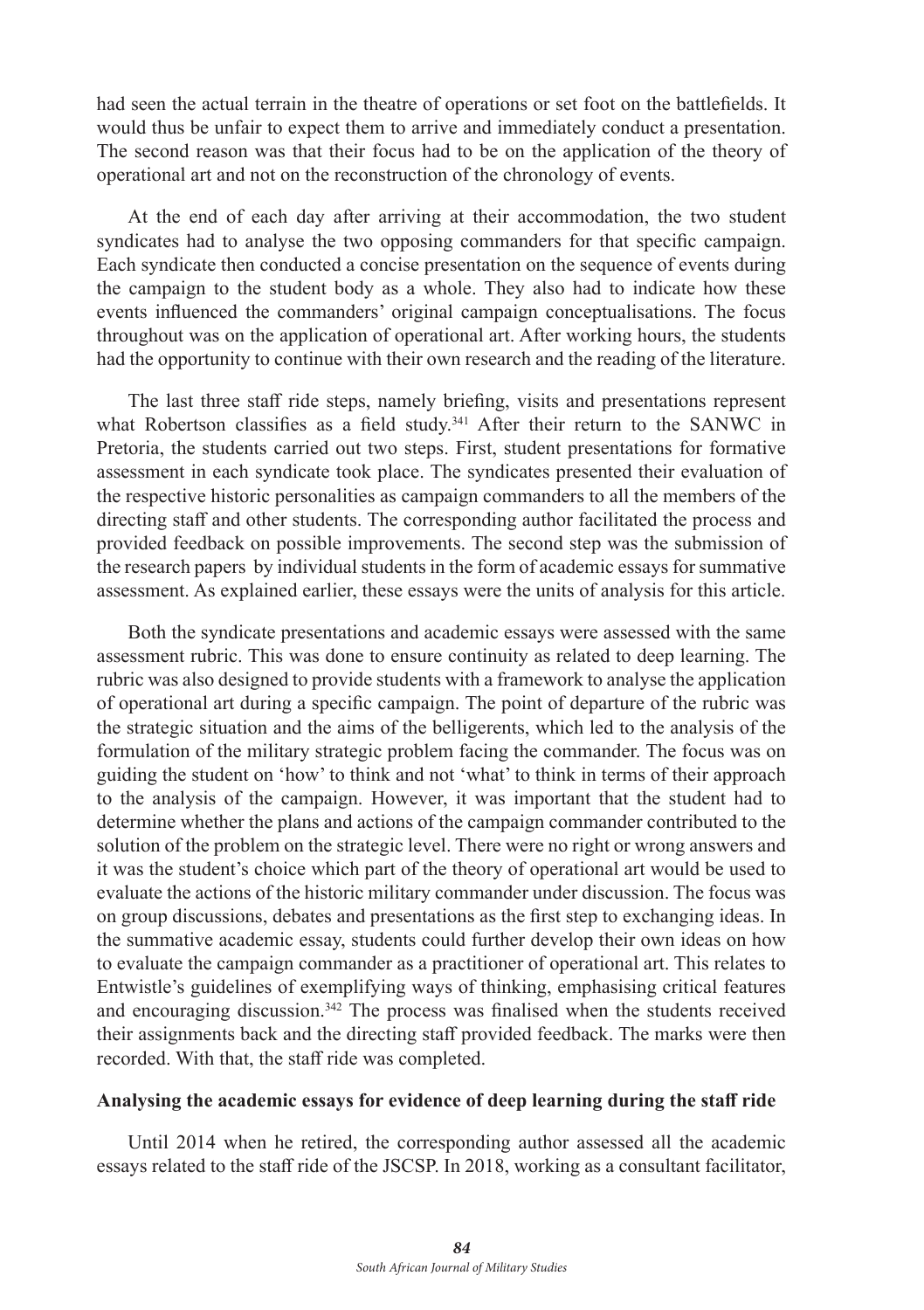he assessed an essay per syndicate, eight in total. In a work session with the directing staff, he discussed each product with them in order to guide them in the assessment process. As a result, this aspect of the assessment process promoted deep learning, as the process was a means to ensure consistency in grading the essay assignments. This was part of a system used at the SANWC called 'proof marking' where the assessors discussed how marks would be allocated to one product so that all the assessors applied the rubrics consistently during marking within a common framework. Proof marking – and the variation applied since 2018 – cannot be measured in absolute terms of consistency; rather, it promotes a relative common approach to assessment.

For the academic essay, i.e. the summative assessment of the staff ride, the students were assessed individually, and the assessment rubric was used to measure their level of ability to use the theory of operational art to evaluate the contribution of a historical commander to the evolution of war. The practical application of official doctrine in this manner is also related to training, but the development of critical thinking was situated within the ambit of education. The underpinning idea was that doctrine should never become dogma. Therefore, the final step that the student had to achieve was to use the case study to validate the doctrine.

With his experience in having assessed the group presentations and individual academic essays since 2002, the corresponding author concluded that, initially, only a small group of students succeeded in using the academic knowledge they had gained during the facilitation of the academic subjects, such as Military History, to understand military planning in the historical scenario in a deep learning manner. At first, the majority of students tended to provide merely a chronology of events without measuring the planning and management of the campaign by the historical commander according to the theory of operational art. This gradually improved due to the approach in facilitating the staff ride and guiding students, so that by 2018, the majority did apply the theory.<sup>343</sup> This constituted a major breakthrough. However, before 2018 and also thereafter, only one student did more than just apply the theory to the case study. The student also critically analysed the validity of the theory of operational art based on the assigned case study.<sup>344</sup>

A problem that has persisted since 2002, and which appeared again during 2018, was the inability of certain students to conduct an argument in their academic essays through to its logical conclusion.<sup>345</sup> For example, one of the concepts of the theory of operational art is the scope of the theatre of operations. This relates to opposing forces relating to each other in terms of time, space, resources and purpose. The terms 'deep', 'close' and 'rear' are used to describe how the operations of the opposing forces relate to each other. The 'close area' is where the combatants meet in battle. The enemy's 'rear area' (logistic installations, headquarters and communication centres) refers to the own forces' 'deep area' (where own forces conduct operations behind enemy lines). The idea is to analyse how the opposing commanders utilised this in planning and conducting the campaign strategy.346 Some students identified the close, deep and rear areas with illustrated maps, but did not explain how the opposing commanders utilised these concepts in the operation about which they were writing.347 In reality, the lack of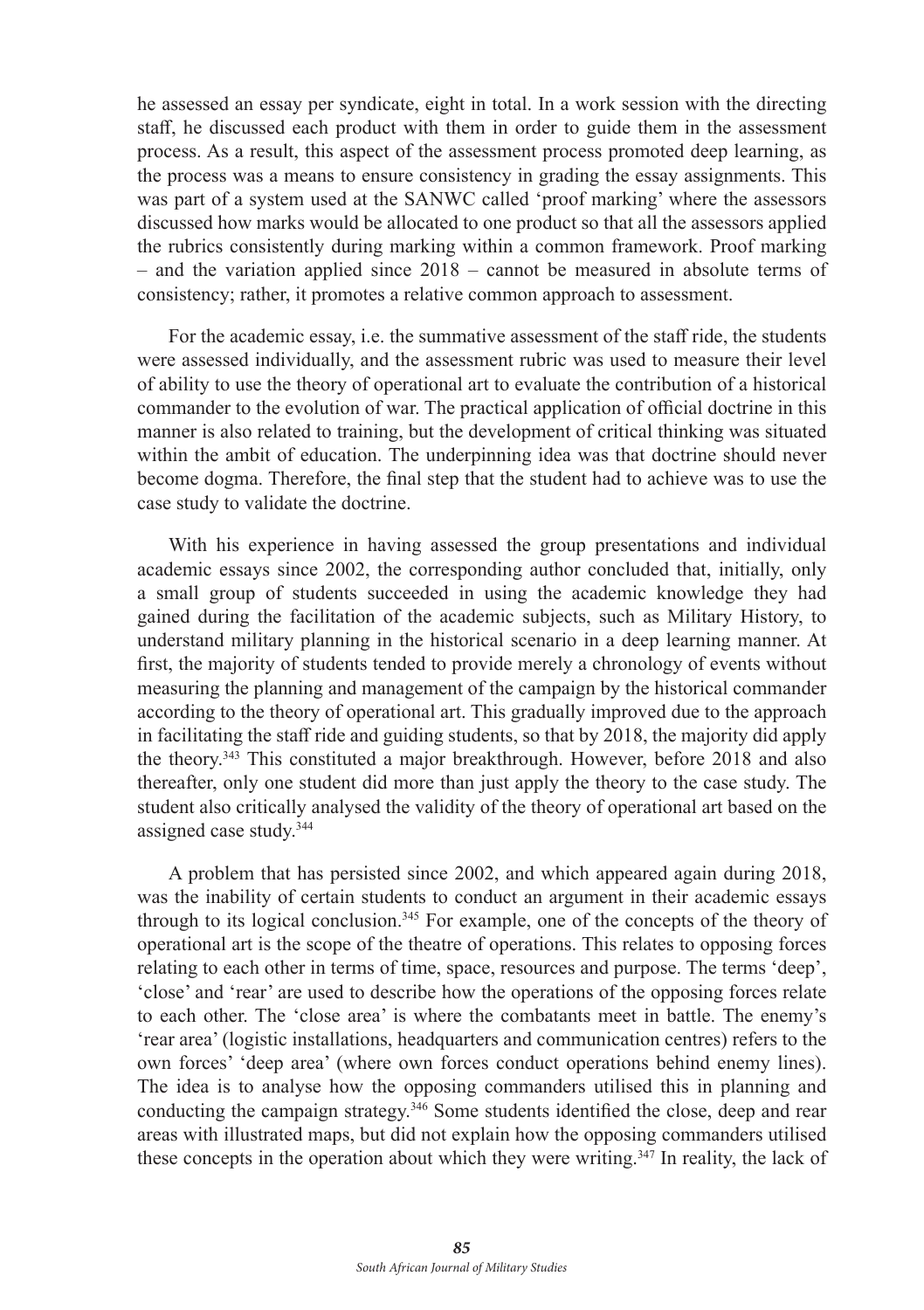depth of analysis should not be the problem as the staff ride is a good example of the integration of cognitive and social constructivist views as these relate to deep learning. The premise of constructivism is that knowledge is gained and expanded through active construction and reconstruction of theory and practice as per deep learning.<sup>348</sup>

With reference to the above, the staff ride is designed to contribute to the ability of students to apply insight they have gained into the nature of command in war during campaign planning. This is done according to an inductive reasoning process of using historical evidence and arriving at deductions and conclusions in order to design and manage a campaign plan. It is also an effort to demonstrate practically the complex nature of war. Furthermore, the staff ride provides the opportunity to apply critical thinking in a deep learning sense to a historical case study. Some students remarked that the process of evaluating the planning and conduct of campaigns by historical commanders assisted them during the campaign planning process, that is, their final assessment during the JSCSP in which they were provided with a fictitious scenario and had to design a campaign plan. It seems that, for these students, the analysis of how a historic campaign commander utilised the theory of operational art provided a useful framework of critical thinking when they had to design their own plans in a fictitious scenario. However, this was not necessarily true for all students.

The staff ride, as explained previously, was an ideal opportunity to augment the more theoretical learning process by allowing students to participate in an exercise simulating a real-life situation by studying an actual historical campaign. It was also a scenario that provided them with a problem to solve. The exercise therefore promoted deep learning in that the corresponding author (as facilitator), kept in mind the unique concepts on which the academic subject is built, and guided the students in understanding concepts leading to a better comprehension of the nature of war.<sup>349</sup>

The next question in terms of deep learning that needed to be considered was whether the assessment focused only on the range of knowledge, skills and understanding of subject content or whether it also considered that variations and creativity could lead to different solutions to problems as studied during the staff ride. The use of case studies focused on the analysis of the options available to commanders in history and an evaluation of the choices made. That in itself takes into consideration that there is more than one solution to a problem. Understanding why a military commander preferred a specific option for his plan develops critical thinking by developing the mind of a senior officer in finding solutions to military problems.350

#### **Conclusion**

Jessup and Coakley claim that the study of military history contributes to the development of officers to sharpen judgement, improve perception and broaden perspectives.<sup>351</sup> In assessing how the staff ride differed from conducting the learning activity in a classroom situation, we found that lectures were still used, but were augmented with group discussions and debates, and therefore promoted deep learning.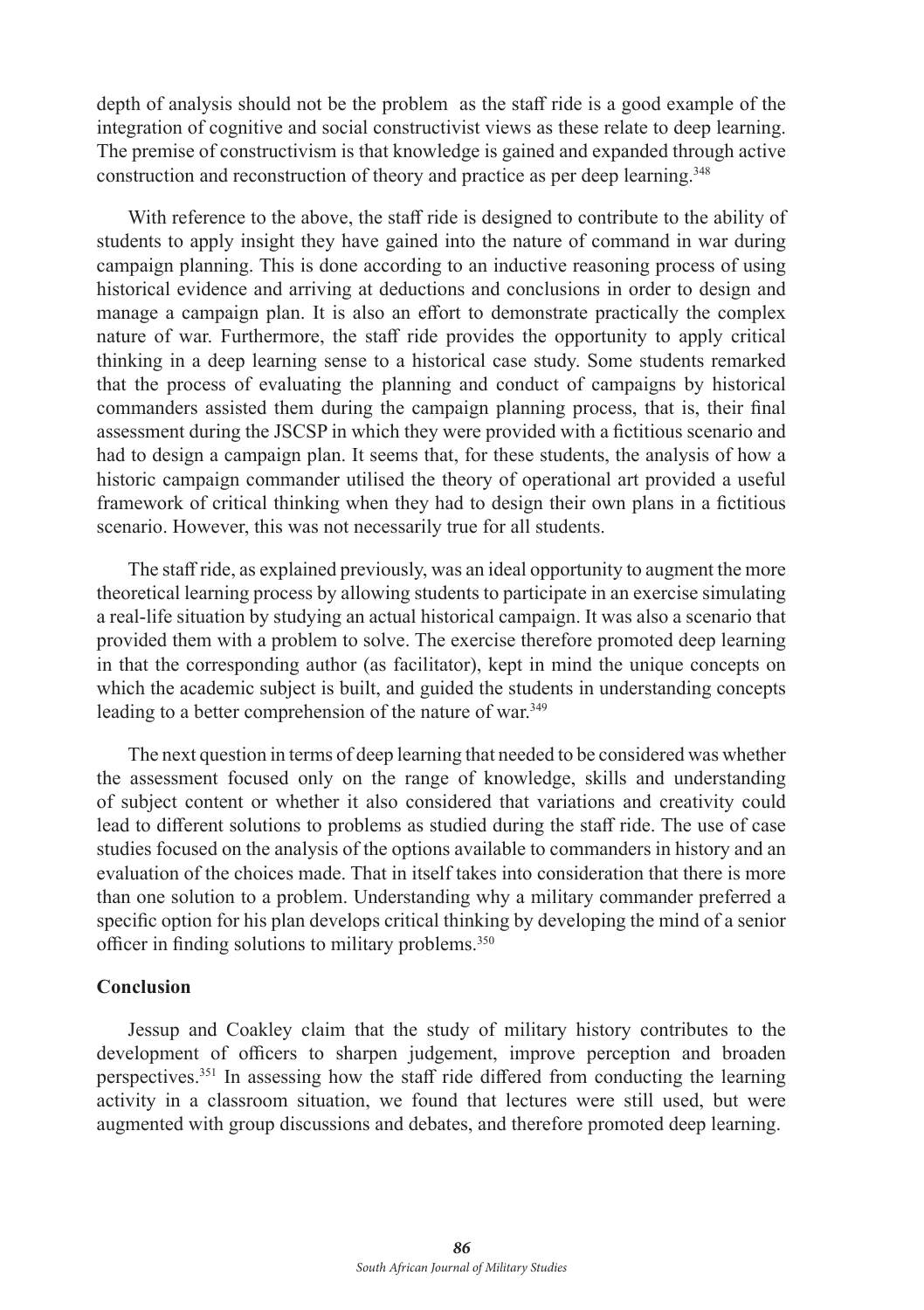The staff ride described above contributed to the critical analysis of the conduct of historical commanders, using the theory on operational art as its measurement. In that way, critical thinking in a deep learning context was promoted, and laid the foundation for the student to find unique solutions to real-life problems in a war situation. The process of somatic learning enhanced the contribution of the staff ride to the adult education process on the JSCSP, as seeing the actual terrain and other artefacts of war provided a good opportunity to visualise the reality of past wars.

The staff ride as learning process represents a major leap in learning in contrast to the traditional method of learning by sitting in classrooms and listening for hours to endless lectures. Nazareth claims that insight into the nature of war can only come about by developing the imaginative powers of students.352 To that end, the staff ride contributed substantially. The extra funding needed to conduct this learning activity is therefore worth its while. The staff ride also has the advantage of demonstrating the validity of current SANDF doctrine in the theory of operational art as explained in the examples. One should, however, remember that doctrine is not dogma and that the validity of doctrine in a specific case study must be understood within the context of the events as they unfolded. The main advantage of the staff rides in testing the validity of doctrine is that it demonstrates that staff rides can work, not only in specific circumstances, but also when a commander must use his or her judgement to determine when to deviate from it.

Using the historical-comparative method enabled the student to determine which viable options were available to the commander, why he or she had chosen a specific course of action and whether this strengthened the validity of doctrine. One should keep in mind that doctrine is based on historical-comparative research. It is also a first step in the development of option formulation, a key aspect of the theory of the campaign-planning process later in the programme where commanders have to develop a campaign concept for their planning staff, outlining different options for the conduct of the campaign.<sup>353</sup>

It is clear that, by 2018, the majority of students succeeded in analysing the actions of historical military commanders according to the theory of operational art. However, not all students were necessarily equal to the task of how it related to deep learning with reference to critical thinking and the ability to solve work-based problems. The result was that, in certain instances, surface learning tended to dominate, simply because that was the educational world into which the students had been socialised and which had shaped their views on education. At the same time, the facilitation process did not fully serve to wean them completely off their rote-learning habits associated with surface learning. Consequently, the development of critical thinking in a deep learning manner on the staff ride needs more emphasis. The essence of deep learning is to question continuously the truthfulness of existing knowledge. Theories are based on existing knowledge and their validity should constantly be questioned, otherwise the staff ride only strengthens the belief in current military doctrine and does not lead to the final step in critical analysis, namely the questioning of current knowledge by means of a specific theory.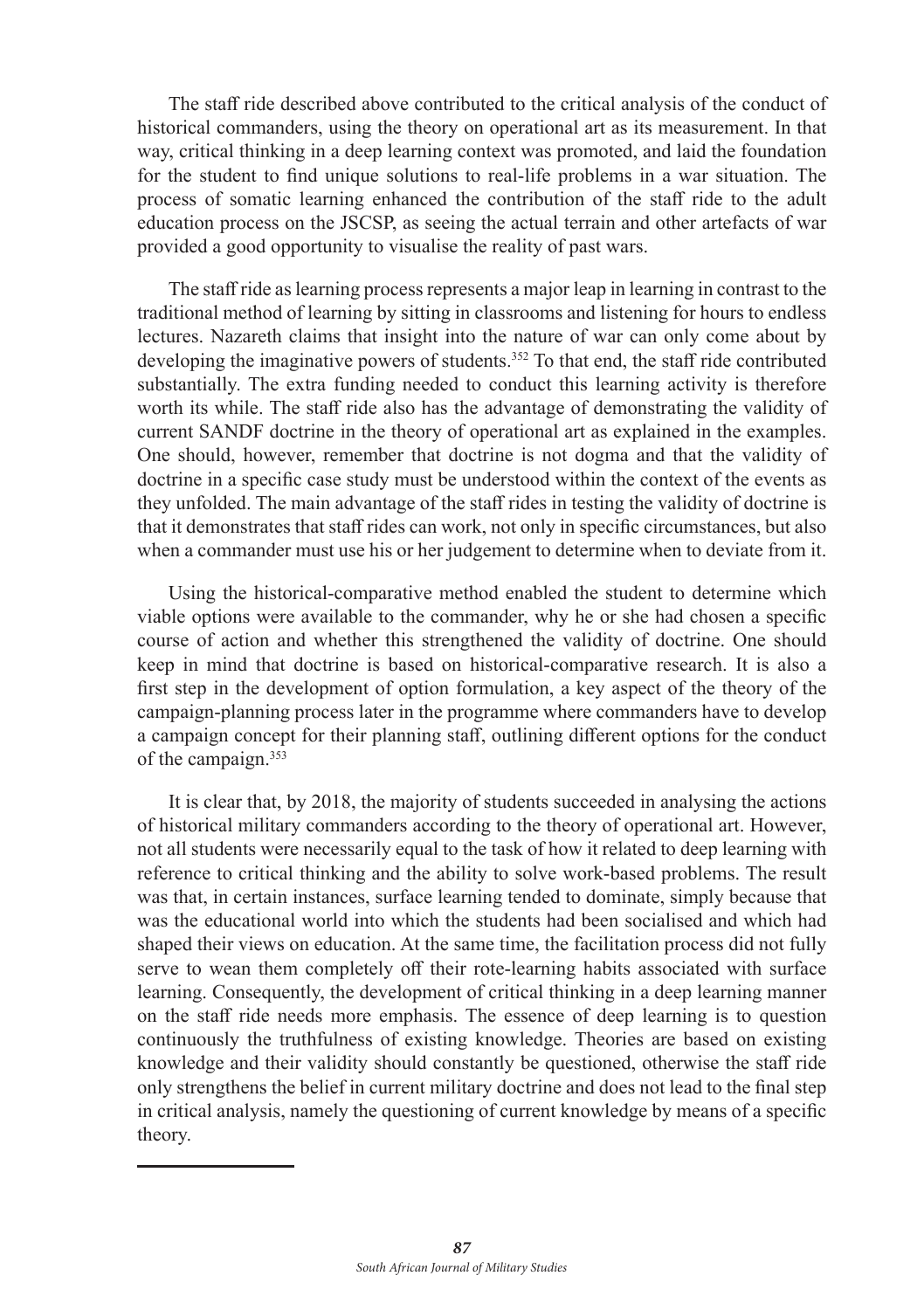### **ENDNOTES**

- <sup>306</sup> Col (Dr) Rtd CJ Jacobs, the corresponding author, served as the senior researcher and resident military historian at the South African National War College from 2005 to 2014, after which he retired from the South African National Defence Force (SANDF). Prof JM Wassermann is the head of the Department of Humanities Education in the Faculty of Education of the University of Pretoria. His research work focuses on both history and history education. This article is based on a PhD thesis, "Deep learning during the South African National Defence Force's Joint Senior Command and Staff Programme", which Dr Jacobs completed under the supervision of Prof Wassermann. 307 WG Robertson. *The staff ride*. Washington, DC: US Army Center of Military History, 1987, 1.
- 
- 308 N Entwistle. *Teaching for understanding at university: Deep approaches and distinctive ways of thinking*. New York, NY: Macmillan, 2009, 1, 41.
- 309 Curriculum Joint Senior Command and Staff Programme (JSCSP). Pretoria: SANDF, 2001.
- 310 M van Creveld. *Command in war*. London: Harvard University Press, 1985, 110; TN Dupuy. *A genius for war: The German Army and general staff, 1807–1945.* Fairfax: Lume Books, 1989, 49, 65.
- <sup>311</sup> RCB Haking. *Staff rides and regimental tours*. London: Palala Press, 1912, 147–148.
- <sup>312</sup> RGI Havcock. "The relevance and role of the battlefield tour and the staff ride for armed forces in the 21st century introduction". *Defence Studies* 5/1. 2005. 5–14.
- 313 WA Stofft. "The staff ride and civil war battlefields". 2004. <File://A\Reader's Companion-The/Staff/Ride/and/Civil", 1, Accessed on 15.3.2021.
- <sup>314</sup> Combat Studies Institute. "The staff ride: A guide to planning and conducting unit-level staff rides". 2013. <https://www.armyupress.army.mil/Portals/7/educational-services/staffrides/the-staff-ride-overview-2-august-2013.pdf> Accessed on 15.3.2021.
- <sup>315</sup> Stofft op. cit.
- <sup>316</sup> T Brinkel, D Murphy & J Noll. "The staff ride as reflective practicum: Impressions and experiences of the Faculty of Military Sciences and Maynooth University". In W Klinkert et al. (eds), *NL ARMS Netherlands annual review of military studies.* The Hague: TMC Asser Press, 2019, 247–260.
- <sup>317</sup> DJ van Oudtshoorn. *JSCSP, Joint Warfare Assessment Plan.* Pretoria: SANDF, 2018.
- <sup>318</sup> Wars in South Africa go by different names, depending on, among other things, perspective and the changing historiographical positions adopted. The names used in this article refer to the names currently in use.

- <sup>320</sup> Entwistle *op. cit*., p. 36.
- <sup>321</sup> *Ibid*.
- <sup>322</sup> *bid*., p. 115.
- <sup>323</sup> *Ibid*.
- <sup>324</sup> *Ibid*.

- 326 S Ohlsson. *Deep learning: How the mind overrides experience.* Cambridge: Cambridge University Press, 2011, 1.
- 327 GJ Garraghan. *A guide to historical method*. New York, NY: Fordham University Press, 1957, 14.
- 328 WL Neuman. *Social research methods: Qualitative and quantitative approaches.* Essex: Allyn & Bacon, 2000, 498.
- <sup>329</sup> Robertson *op. cit*., p. 5.
- <sup>330</sup> Haycock *op. cit*., pp. 5–14.

<sup>319</sup> Robertson *op. cit*., p. 5.

<sup>325</sup> *Ibid*.